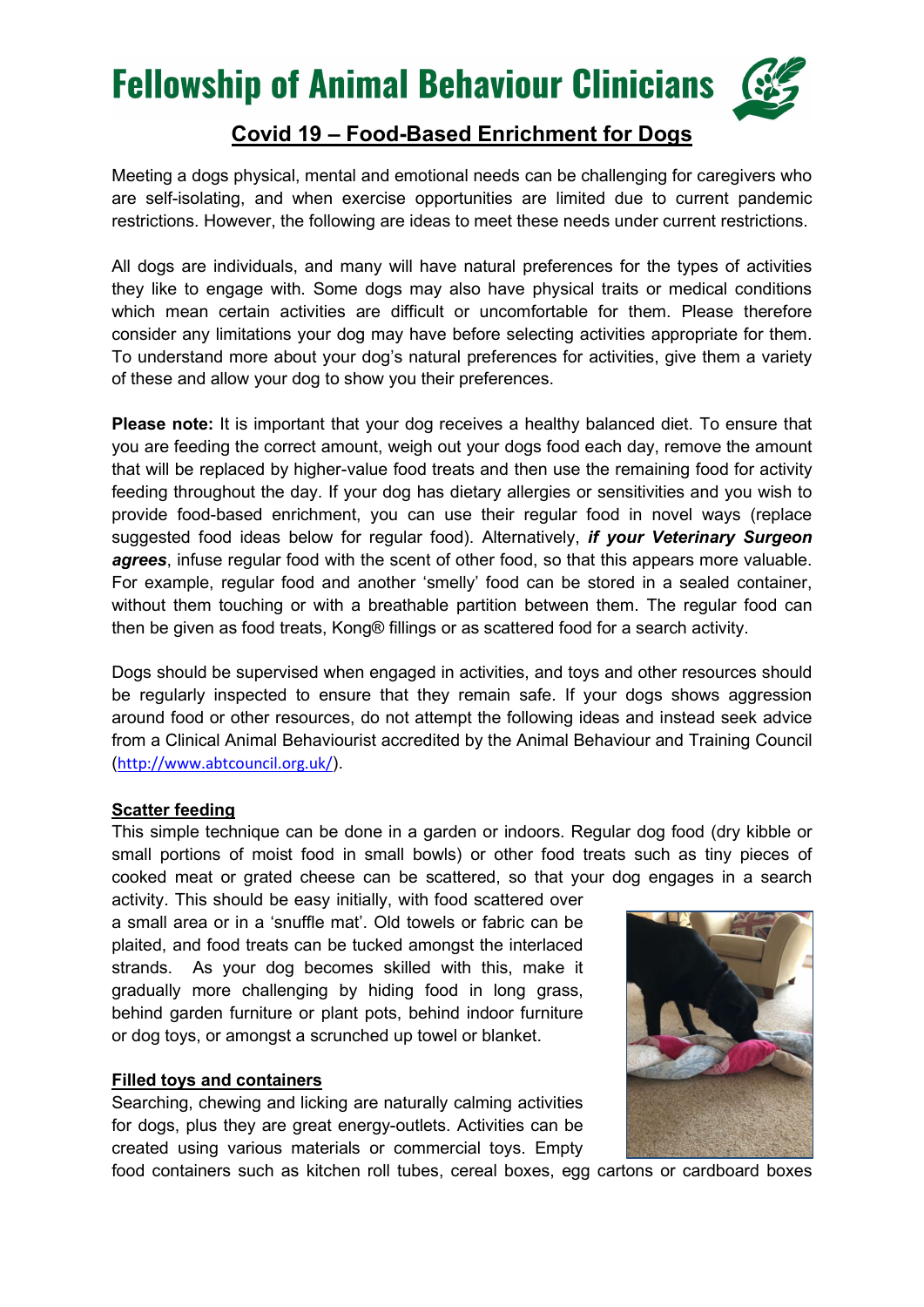## **Fellowship of Animal Behaviour Clinicians**

(with staples, sticky tape and other hazards removed) can be filled with a mixture of scrunched up or shredded waste paper and kibble or food treats, before the box is closed or the kitchen roll tube is plugged either end with large balls of waste paper. Dogs new to this may need the item to be loosely closed or plugged initially. Your dog can then be allowed to rip this apart to access the food. Commercial toys include Kong's®, which are available in various sizes. Ideal Kong® fillings include natural yoghurt or a mixture of regular dog food, cooked meat, chopped carrot and cheese-gratings. The end of the Kong can be 'plugged' with peanut butter or cream cheese. These should be loosely-filled for dogs new to Kong's®,

but for more experienced dogs these can be tightly packed. Experiment with freezing the filled Kong too, as the contents and fun last longer!

Note: If giving your dog cardboard items to destroy, you may wish to only give these in the garden or in a specific part of the home – to reduce the risk of your dog generalising their enjoyable destructive behaviour to cardboard items which you do not want them to destroy (aim to keep the context for this specific).

#### Search activities

Dogs have an amazing sense of smell, and many dogs love to sniff out food, toys or even people. To provide your dog with food-based

scent games, experiment with hiding regular food or food treats inside or under flower pots, muffin trays or plastic cups. Food can be placed in several cups within a muffin tray, and then tennis balls or large balls of waste paper can be placed in each of the cups – so that your dog has the challenge of finding the food. For dogs familiar with a 'find it' cue or similar, they can be released from another room or area to find the treats on cue.

#### Activity or puzzle feeders

A range of commercial activity or puzzle feeders are available for dogs, from those that the

dog simply licks (i.e. Lickimats®), through to those they must roll around or tip over to get food to fall out, and then more complicated puzzles that require more manipulation and problem-solving. If commercial activity or puzzle feeds are used, these must consider the individual dog's physical, sensory and cognitive abilities. Dogs can become frustrated if these are too challenging. An easy introduction to these toys can often be helpful, and then the challenge level can be gradually increased as the dog becomes more skilled in their strategies and tactics.

#### Chewing material

A range of chew toys are available for dogs, including moulded plastic (i.e. Nylabone®), commercial tree roots, rawhide, deer antlers, tripe, dried animal organs and textured/moulded edible chews (often marketed towards dental health). Chews should be carefully selected, as there can be risks associated with choking and splintering. Dogs should be supervised when they have access to a chew. Anything that is brittle and can splinter, or where there is risk of choke-sized pieces breaking away, should be removed. Many toys and Kong-type activity feeders can also serve as chewing material. If your dog